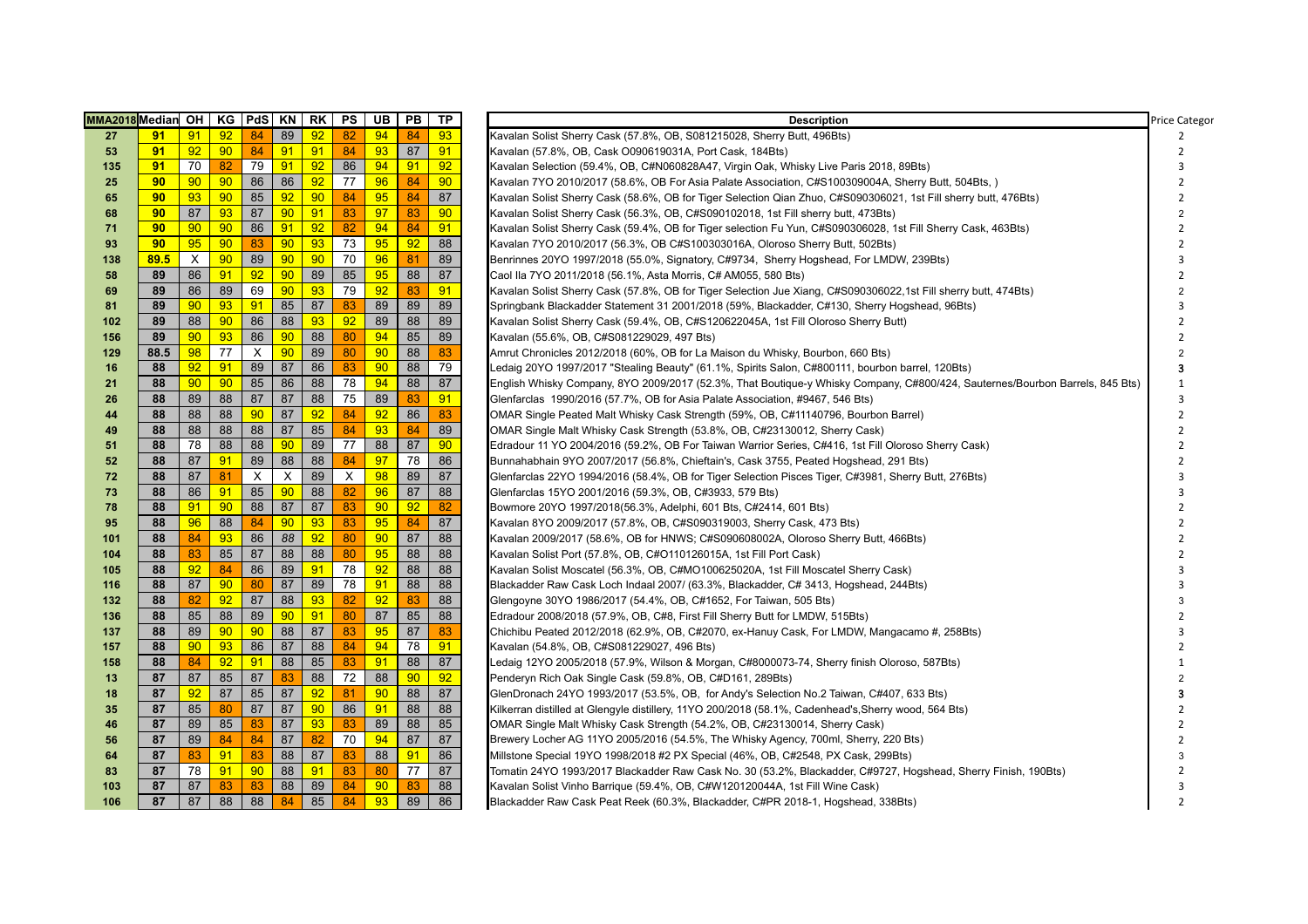| 113 | 87   | 86              | 89              | 89              | 88              | 87 | 76 | 93 | 80 | 86              | Blackadder Peat Reek Embers 8YO (58%, Blackadder, C#EMB7, Sherry Cask, 163Bts)                                                      |
|-----|------|-----------------|-----------------|-----------------|-----------------|----|----|----|----|-----------------|-------------------------------------------------------------------------------------------------------------------------------------|
| 115 | 87   | 82              | 90 <sub>o</sub> | 87              | 86              | 89 | 80 | 87 | 88 | 90 <sub>o</sub> | Blackadder Raw Cask Amrut Sherry Finish (61.3%, Blackadder, C#BA 29 2017, Sherry Cask, 163Bts)                                      |
| 117 | 87   | 87              | 90 <sub>o</sub> | 91              | 82              | 89 | 83 | 97 | 83 | 85              | Ledaig Blackadder Raw Cask 13YO 2004/2017 (60.5%, Blackadder for Taiwan, C#900014, Hogshead, 292Bts)                                |
| 118 | 87   | 87              | 88              | 89              | 87              | 83 | 77 | 91 | 83 | 85              | Glenfarclas 105 22YO (60%, OB)                                                                                                      |
| 131 | 87   | 87              | 90 <sub>o</sub> | 88              | 85              | 85 | 75 | 87 | 88 | 84              | Amrut Special Limited Edition (50%, OB, Madeira Finish)                                                                             |
| 149 | 87   | 88              | 75              | 85              | 89              | 90 | 75 | 90 | 87 | 80              | Yamazaki 18YO (43%, OB)                                                                                                             |
| 163 | 87   | 88              | 77              | 86              | 87              | 88 | 72 | 89 | 85 | 88              | Elements of Islay Bn7 (55.7%, Elixir Distillers, 1620 Bts)                                                                          |
| 24  | 86.5 | 83              | 82              | 88              | 86              | 87 | X  | 88 | 88 | 85              | Glendronach 13YO 2004/2016 (58.1%, OB C#6628, Pedro Ximenez Sherry Puncheon, 647Bts, for Asia Palate Association)                   |
| 8   | 86   | 91              | 79              | 86              | 72              | 86 | 75 | 84 | 89 | 88              | Irish Single Malt Whiskey 27YO 1990/2017 (47.1%, Acla Selection, 182 Bts)                                                           |
| 15  | 86   | 86              | 90 <sub>o</sub> | 85              | 86              | 75 | 86 | 96 | 88 | 79              | Penderyn Ruby Port Barrique 2003/2009 (60.6%, OB, C#PT13)                                                                           |
| 22  | 86   | 80              | 80              | 86              | 86              | 92 | 80 | 88 | 88 | 78              | Secret Distillery #1 (Un-named Speyside Distillery) 9YO 2007/2016 (51.7%, That Boutique-y Whisky Company, C#468, Sherry Butts, 1220 |
| 34  | 86   | 82              | 82              | 86              | 87              | 86 | 85 | 93 | 86 | 87              | English Whisky Company, 8YO 2018 (61.9%, Cadenhead's, Bourbon Hogshead, 228 Bts)                                                    |
| 47  | 86   | 83              | 78              | 90              | 88              | 65 | 85 | 86 | 90 | 89              | OMAR Single Malt Whisky Cask Strength (52.%, OB, #11090094, Bourbon Barrel)                                                         |
| 48  | 86   | 86              | 78              | 91              | 84              | 89 | 81 | 87 | 89 | 84              | OMAR Single Malt Whisky Cask Strength (57.4%, OB, Virgin Oak)                                                                       |
| 50  | 86   | 88              | 92              | 84              | 86              | 85 | 65 | 91 | 84 | 90 <sub>o</sub> | Aberlour 25 YO 1992/2017(55.6%, The Malt Whiky Company, Oloroso Sherry Finish)                                                      |
| 57  | 86   | 90              | 76              | 85              | 88              | 84 | 78 | 86 | 86 | 87              | Säntis Malt Edition Formosa Batch 011 15YO 2003/2018 (63.4%, OB, 500ml, Pinot Noir, 108 Bts)                                        |
| 59  | 86   | 86              | 78              | 89              | 89              | 84 | 79 | 82 | 88 | 86              | Glen Keith 23YO 1994/2018 (52.5%, Asta Morris for GAIAFLOW, C# AM114, 141 Bts)                                                      |
| 70  | 86   | 84              | 88              | 84              | 88              | 91 | 75 | 92 | 83 | 86              | Glenfarclas 27YO 1989/2016 (53.1%, OB for Tiger selection Fire Tiger, C#13051, sherry butt, 636Bts)                                 |
| 74  | 86   | 91              | 87              | 85              | 87              | 86 | 76 | 95 | 85 | 84              | Edradour 16YO 2000/2016 (57.9%, OB, C#3146, 663 Bts)                                                                                |
| 75  | 86   | 89              | 85              | 88              | 86              | 86 | 70 | 81 | 91 | 82              | Bunnahabhain 22yo 1995/2018 (46.5% CS, Valinch & Mallet, #18-2201, 1st Fill Bourbon Hogshead, 256 bts)                              |
| 77  | 86   | 86              | 88              | 89              | 86              | 87 | 83 | 97 | 83 | 86              | Ledaig 10YO 2008/2018 (48.8%, Valinch & Mallet, C#18-1001, Bourbon Hogshead, 315 Bts)                                               |
| 79  | 86   | 86              | 80              | 87              | 88              | 74 | 82 | 91 | 89 | 85              | Mortlach 25YO 1993/2018 (56.1%, Adelphi, C# 4466, 385 Bts)                                                                          |
| 84  | 86   | 87              | 85              | 85              | 88              | 85 | 77 | 86 | 91 | 90              | Chichibu 4YO (63%, Blackadder, C#2862, Barrel, Virgin American Oak finish, 237Bts)                                                  |
| 86  | 86   | 82              | 82              | 86              | 86              | 89 | 75 | 87 | 86 | 86              | Chieftain's Sherry Cask Range 1995/2014(50.8%, IB, C#1369, 1st Fill Sherry But, 621 Bts)                                            |
| 91  | 86   | 88              | 86              | 86              | 87              | 83 | 84 | 90 | 88 | 81              | Speyside Distillery 23YO 1995/2018 (54.2%, The Maltman, C#243, Caol Ila cask Finish 294Bts)                                         |
| 147 | 86   | 86              | 80              | 88              | 78              | 87 | 84 | 86 | 88 | 81              | Ardmore 20008/2017 (58.8%, L'Esprit, C#BB709225, 220 Bts)                                                                           |
| 152 | 86   | 87              | 90 <sub>o</sub> | 84              | 90              | 84 | 83 | 88 | 86 | 85              | Benromach 10YO (57%, OB, 100 Proof)                                                                                                 |
| 159 | 86   | 82              | 88              | 87              | 85              | 86 | 79 | 86 | 87 | 85              | Bunnahabhain 15YO 2002/2018 (53.1%, Wilson & Morgan, C#3061-2, Marsala finish, 507 Bts)                                             |
| 160 | 86   | 84              | 86              | 89              | 86              | 77 | 79 | 86 | 88 | 89              | Glen Grant 25YO 1992/2018 (51%, Wilson & Morgan, C#130818/9, Oloroso Sherrywood Finish, 405 Bts)                                    |
| 164 | 86   | 86              | 78              | 87              | 85              | 85 | 81 | 86 | 89 | 86              | Bunnahabhain 16YO 2001/2018 (53.4%, Single Malts of Scotland, C#9334001254, 1st Fill Oloroso Sherry Butts, 593Bts)                  |
| 5   | 85   | 87              | 72              | 85              | 73              | 81 | 81 | 85 | 88 | 87              | Benrinnes 1997/2015 (52.2%, Acla Selection, C#819, Hogshead, 138 Bts)                                                               |
| 14  | 85   | 85              | 85              | 85              | 85              | 78 | 79 | 90 | 86 | 85              | Penderyn Tawny Port Pipe 2012/2017 (59.6%, OB, C#PT260)                                                                             |
| 20  | 85   | 83              | 80              | 84              | 85              | 91 | 79 | 88 | 90 | 88              | Blended Whisky #1, 50 YO 1964/2016 (46.6%, That Boutique-y Whisky Company, N/A, N/A, 314Bts)                                        |
| 23  | 85   | 87              | 92              | 90              | 85              | 85 | 78 | 84 | 84 | 85              | Springbank 21YO 1996/2018 (47.5%, That Boutique-y Whisky Company, C#02/0118-1 (767), Madeira Butts, 911 Bts)                        |
| 29  | 85   | 84              | 80              | 85              | 71              | 87 | 75 | 85 | 90 | 85              | Paul John Edited (46%, OB)                                                                                                          |
| 33  | 85   | 80              | 78              | 84              | 87              | 90 | 83 | 86 | 87 | 85              | Kanya by Paul John 7YO (50%, OB)                                                                                                    |
| 39  | 85   | 85              | 82              | 91              | 89              | 89 | 80 | 88 | 83 | 83              | Amrut single cask 4YO 2014/2018 (56.5%, OB for Taiwan Hot Malt, C#4683, PX Sherry Cask, 360Bts)                                     |
| 40  | 85   | 82              | 80              | 85              | 85              | 88 | 85 | 89 | 88 | 86              | Breath of Speyside 11YO 2006/2018 (58.1%, Adelphi for Taiwan Hot Malt, sherry cask, 240Bts)                                         |
| 43  | 85   | 75              | 65              | 89              | 81              | 77 | 86 | 87 | 85 | 86              | GlenAllachie 18YO (46%, OB)                                                                                                         |
| 45  | 85   | $90-1$          | 82              | 84              | 85              | 88 | 78 | 94 | 85 | 60              | OMAR Single Malt Whisky Cask Strength (56%, OB, Black Queen Wine Barrel)                                                            |
| 60  | 85   | $90-1$          | 80              | 87              | 90 <sub>o</sub> | 78 | 82 | 81 | 89 | 85              | Millstone 19YO (51.45%, OB for Craftwork Spirits Canada, C#1376 American Oak, 287Bts)                                               |
| 66  | 85   | 79              | 75              | 86              | 85              | 83 | 74 | 89 | 92 | 85              | Omar Bourbon Cask 2013/2017 (57.1%, OB, C#600, Bourbon cask, 224Bts)                                                                |
| 76  | 85   | 90 <sub>o</sub> | 85              | 89              | 85              | 81 | 81 | 86 | 87 | 81              | Ben Nevis 19yo 1999/2018 (51.7%, Valinch & Mallet, C#18-1901, Bourbon Hogshead, 278 Bts)                                            |
| 80  | 85   | 79              | 90 <sub>o</sub> | 85              | 85              | 80 | 79 | 85 | 75 | 90 <sub>o</sub> | Eigashima 3YO (61.5%, Blackadder, C#101474, Oloroso Sherry Butt, 847Bts)                                                            |
| 82  | 85   | 76              | 83              | 90 <sup>°</sup> | 87              | 85 | 82 | 85 | 89 | 84              | Bladnoch 25YO 1991/2017 Blackadder Raw Cask Statement No. 29 (54.3%, Blackadder, C#8274, Hogshead, Sherry Finish, 172Bts)<br>з      |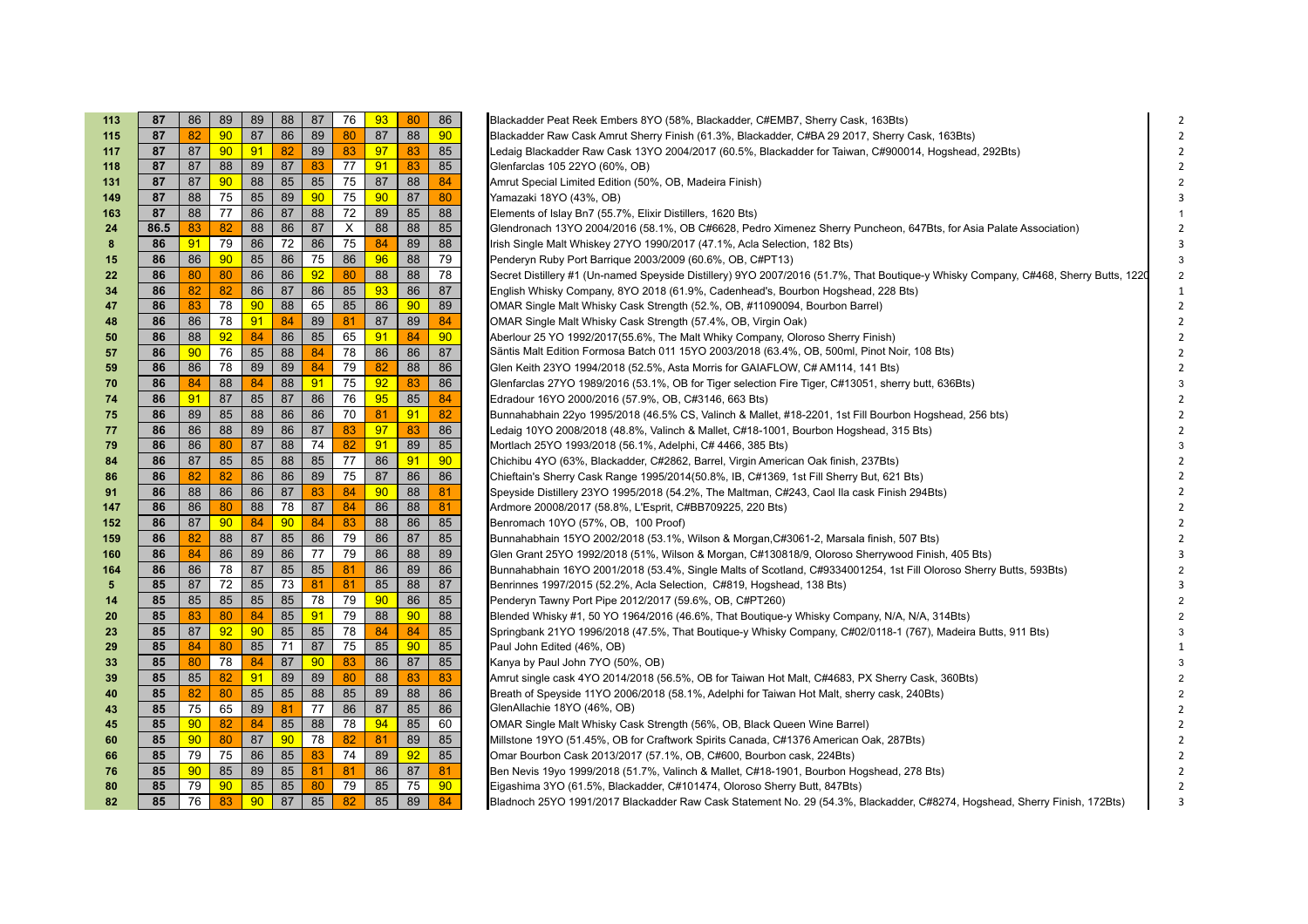| 85  | 85  | 80              | 90 | 84 | 85 | 85 | 83 | 88              | 85 | 91 | Tamdhu 120th Anniversary 12YO(57.6%, OB, 1st Fill Oloroso Sherry Butts, 3600 Bts)                       |
|-----|-----|-----------------|----|----|----|----|----|-----------------|----|----|---------------------------------------------------------------------------------------------------------|
| 92  | 85  | 87              | 81 | 85 | 88 | 84 | 72 | 89              | 88 | 83 | Glendronach 13YO 2003/2016 (56.2%, OB C#5949, Oloroso Sherry Puncheon, 710Bts)                          |
| 94  | 85  | 76              | 84 | 94 | 85 | 87 | 81 | 89              | 87 | 85 | Glenglassaugh 7YO 2009/2016 (59.6%, OB, C#682, Madeira Hoghead, 330 Bts)                                |
| 99  | 85  | 83              | 82 | 86 | 80 | 86 | 85 | 90 <sub>o</sub> | 86 | 80 | Burnside 1993/2017 (54.6%, Spirits Shop Selection Dong Fang Ming, C#17963, Hogshead, 209Bts)            |
| 107 | 85  | 86              | 90 | 88 | 84 | 88 | 78 | 85              | 83 | 84 | Blackadder Raw Cask Smoking Islay (58.5%, Blackadder, C#SI 2018-05, Oloroso Cask Finish, 345Bts)        |
| 108 | 85  | 85              | 88 | 86 | 85 | 87 | 82 | 85              | 88 | 84 | Blackadder Raw Cask Red Snake (58%, Blackadder, C#RN 48, 1st Fill Bourbon Barrel, 246Bts)               |
| 112 | 85  | 85              | 80 | 85 | 81 | 84 |    | 88              | 87 | 88 | Bruichladdich 1991/2018 (55.2%, Blackadder Raw Cask, C#3045, Hogshead, 207Bts)                          |
| 122 | 85  | 85              | 78 | 84 | 86 | 82 | 76 | 85              | 90 | 86 | Bowmore 15YO (43%, OB)                                                                                  |
| 125 | 85  | 82              | 88 | 87 | 85 | 77 | 75 | 88              | 83 | 85 | Scallywag 10YO Speyside Blended Scotch Whisky (46.2%, Douglas Laing, 4,500Bts)                          |
| 133 | 85  | 83              | 84 | 86 | 88 | 84 | 75 | 93              | 87 | 85 | Hihgland Park 12 2005/2018 (53.9%, Duncan Taylor, C#5017304, Octave, 62 Bts)                            |
| 134 | 85  | 65              | 80 | 85 | 89 | 81 | 66 | 85              | 88 | 87 | Omar 4YO 2013/2018 (56.0%, OB, C#111305676, Bourbon Cask, 206 Bts)                                      |
| 143 | 85  | 88              | 85 | 87 | 65 | 82 | 80 | 90              | 85 | 85 | Peatside 2011/2017 (45%, The Golden Barley, C#5557)                                                     |
| 150 | 85  | 89              | 78 | 85 | 84 | 85 | 68 | 92              | 93 | 82 | Hakushu 25YO (43%, OB)                                                                                  |
| 151 | 85  | 80              | 86 | 86 | 85 | 82 | 63 | 88              | 83 | 85 | Benromach 10YO (43%, OB)                                                                                |
| 161 | 85  | 88              | 78 | 90 | 85 | 88 | 84 | 89              | 85 | 84 | Port Askaig 100° Proof (57.1%, Elixir Distillers)                                                       |
| 6   | 84  | 85              | 80 | 85 | 71 | 82 | 77 | 85              | 84 | 88 | Highland Park 1992/2016 (50.0%, Acla Selection, Special Edition 4, Hoghshead, 82 Bts)                   |
| 7   | 84  | 83              | 77 | 84 | 78 | 86 | 78 | 86              | 86 | 89 | Glenlossie1997/2017 (52.2%, Hand Picked by Acla da Fans, C#6773)                                        |
| 31  | 84  | 76              | 79 | 84 | 88 | 85 | 83 | 87              | 88 | 81 | Paul John Classic Select Cask (55.2%, OB)                                                               |
| 32  | 84  | 84              | 79 | 85 | 84 | 84 | 76 | 93              | 87 | 87 | Paul John Peated Select Cask (55.5%, OB)                                                                |
| 36  | 84  | 84              | 78 | 85 | 83 | 84 | 83 | 81              | 88 | 84 | Cask Islay (46%, A.D. Rattray, Refill bourbon casks, Non-limited)                                       |
| 38  | 84  | 84              | 77 | 88 | 84 | 87 | 78 | 86              | 85 | 84 | Secret Orkney 12YO 2005/2018( 57%, The Cooper's Choice for Taiwan Hot Malt, C#28, Bourbon Cask, 360Bts) |
| 41  | 84  | 84              | 60 | 85 | 85 | 83 | 81 | 88              | 86 | 83 | GlenAllachie 10YO CS Batch 1 (57.1%, OB, 12000Bts)                                                      |
| 67  | 84  | 81              | 91 | 87 | 86 | 84 | 75 | 90              | 82 | 84 | Omar Sherry Cask 2013/2017 (57.4%, OB, #123, 1st fill sherry butt, 226Bts)                              |
| 96  | -84 | 84              | 78 | 86 | 82 | 82 | 65 | 87              | 87 | 86 | High Coast BOX 6YO 2012/2018 (61.4%, OB, C#2015-799, American Oak, 164 Bts)                             |
| 97  | 84  | 90 <sub>o</sub> | 84 | 86 | 83 | 83 | 78 | 87              | 88 | 84 | Clynelish 20YO 1997/2017 (56.5%, Spirits Shop Selection Dong Fang Ming, C#6932, Hogshead, 276Bts)       |
| 100 | 84  | 81              | 85 | 84 | 68 | 86 | 81 | 89              | 84 | 85 | Caperdonich 23YO 1994/2017(50.7%, Spirits Shop Selection Dong Fang Ming, C#88858, 197Bts)               |
| 109 | -84 | 87              | 80 | 87 | 81 | 87 | 77 | 92              | 84 | 82 | A Drop of the Irish (59.6%, Blackadder, C#DI 2018-1, Hogshead, 333Bts)                                  |
| 114 | 84  | 84              | 89 | 90 | 87 | 82 | 83 | 91              | 84 | 80 | Blackadder Raw Cask Old Man of Hoy 12YO 2005/2018 (60.7%, Blackadder, C#2018-1, Hogshead, 352Bts)       |
| 126 | 84  | 89              | 77 | 84 | 86 | 84 | 84 | 87              | 84 | 87 | Bowmore 21YO 1996/2018 (54.9%, Clan Denny, C#DMG12181, Refill hogshead, 226Bts)                         |
| 139 | 84  | 83              | 60 | 88 | 81 | 84 | 75 | 84              | 85 | 92 | Glen Moray 2007/2017 (61.7%. L'Esprit, C#BB5719, 10th Anniversary Whisky & Rhum, 194Bts                 |
| 148 | 84  | 84              | 70 | 88 | 82 | 85 | 80 | 87              | 85 | 83 | Ardmore 20008/2017 (57.5%, L'Esprit, C#BB709231, 180 Bts)                                               |
| 162 | 84  | 83              | 77 | 87 | 70 | 87 | 84 | 93              | 83 | 87 | Elements of Islay PEAT Full Proof (59.3%, Elixir Distillers)                                            |
| 165 | 84  | 82              | 70 | 87 | 84 | 84 | 84 | 83              | 87 | 83 | Imperial 21YO 1997/2018 (50.5%, Single Malts of Scotland, C#247, 3rd Fill Bourbon Barrel, 193Bts        |
| 166 | 84  | 81              | 88 | 84 | 85 | 81 | 81 | 89              | 84 | 83 | Mortlach 22YO Marriage (54.2%, Single Malts of Scotland, 1200Bts)                                       |
| 4   | 83  | 83              | 78 | 84 | 82 | 86 | 79 | 91              | 87 | 77 | Islay Blended Malt Scotch Whisky (44.2%, Berry Bros and Rudd)                                           |
| 28  | 83  | 75              | 77 | 86 | 71 | 83 | 83 | 84              | 89 | 84 | Paul John Brilliance (46%, OB)                                                                          |
| 30  | -83 | 82              | 79 | 83 | 85 | 80 | 82 | 85              | 84 | 91 | Paul John Bold (46%, OB)                                                                                |
| 37  | -83 | 79              | 78 | 86 | 75 | 81 | 83 | 84              | 86 | 85 | Cask Orkney 18 Years Old (46%, A.D. Rattray), Refill bourbon casks, approx 20,000 Bts)                  |
| 42  | 83  | 82              | 66 | 88 | 83 | 83 | 73 | 84              | 83 | 89 | GlenAllachie 12YO (46%, OB)                                                                             |
| 55  | 83  | 81              | 80 | 89 | 83 | 80 | 83 | 83              | 86 | 81 | Tomatin Limited Edition Moscatel (46%, OB)                                                              |
| 62  | -83 | 79              | 70 | 84 | 81 | 81 | 84 | 84              | 87 | 83 | Millstone Peated (46%, OB, PX Cask)                                                                     |
| 63  | 83  | 82              | 87 | 84 | 81 | 78 | 80 | 85              | 83 | 84 | Millstone Special 7YO 2011/2018 # 14 Peated (46%, OB, Moscatel/American Oak Double Matured, 1645Bts)    |
| 98  | 83  | 90 <sub>o</sub> | 77 | 85 | 84 | 81 | 77 | 83              | 89 | 81 | Ben Nevis 20YO 1997/2017 (52.3%, Spirits Shop Selection Dong Fang Ming, C#603, Hogshead, 300Bts)        |
| 110 | 83  | 87              | 78 | 86 | 81 | 85 | 78 | 90 <sub>o</sub> | 81 | 83 | Blackadder Black Snake Vat 4 3rd Venom (60.3%, Blackadder, 426Bts)                                      |
| 111 | 83  | 80              | 75 | 83 | 78 | 84 | 81 | 89              | 84 | 87 | Blackadder Black Snake Vat 3 3rd Venom (59.7%, 480Bts)                                                  |